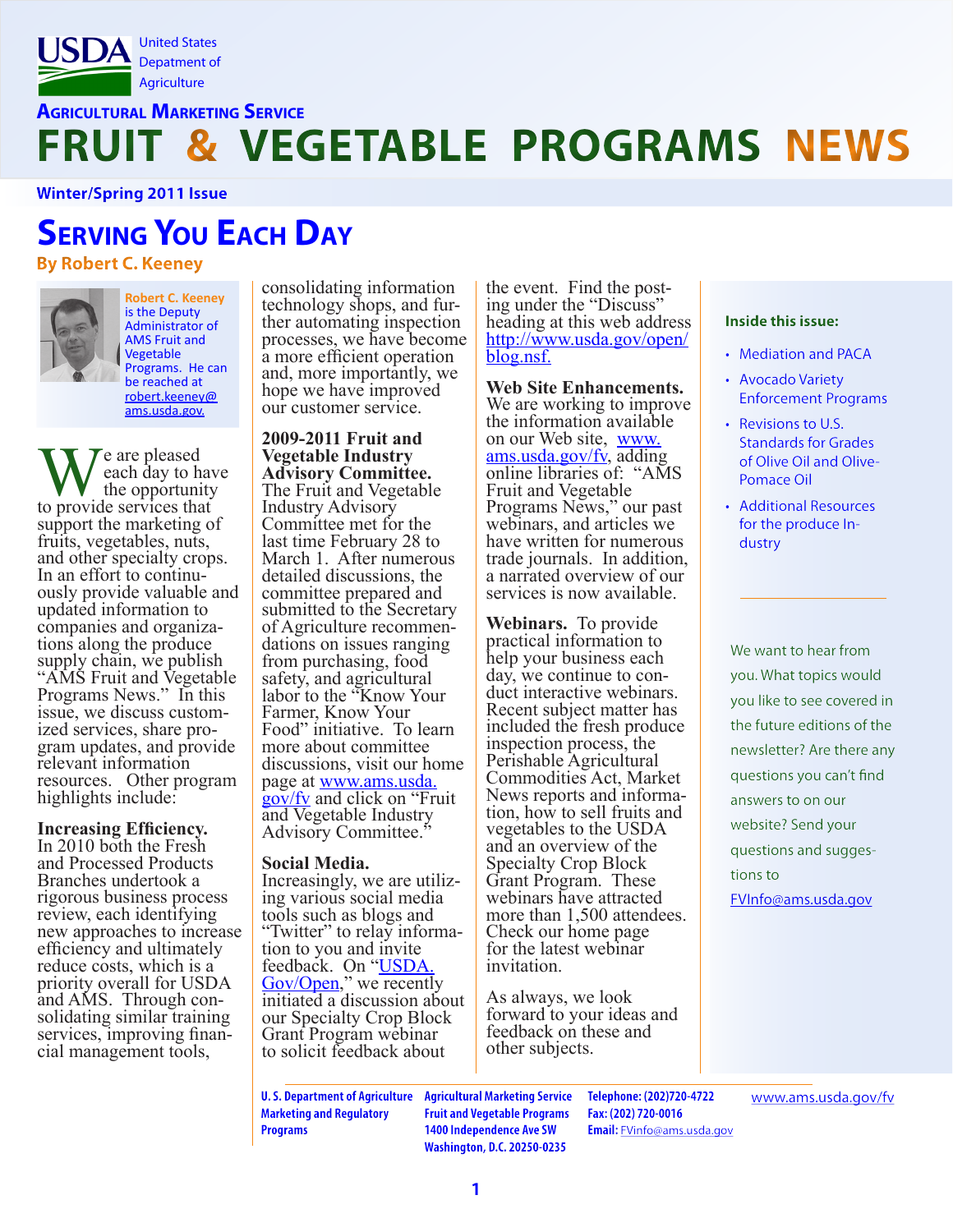## **MEDIATION AND PACA** By Jeffrey Spradlin



**Jeffrey Spradlin** is the Central Region Director of the PACA Branch. He can be reached at (817)978-0780 or [jeffrey.spradlin@](mailto:jeffrey.spradlin%40ams.usda.gov?subject=) [ams.usda.gov](mailto:jeffrey.spradlin%40ams.usda.gov?subject=).

**M**ediation is a<br>
voluntary, con<br>
in which an unbiased voluntary, con-<br>fidential process third-party mediator facilitates a conference between private parties that are involved in a dispute. Within the Perishable Agricultural Commodities Act (PACA) Branch, a reparation complaint program exists in which one party may file a complaint against another whose operations are covered under PACA and involve a perishable<br>commodity. These disputes can become subject to a mediation session.

In 1996, the PACA Branch began offering mediation services to perishable fruit and vegetable dealers involved in disputed complaints and has since developed a staff of expe- rienced mediators. The mediation sessions can be conducted by telephone or in a face-to-face setting at a mutually agreed-upon neutral location.

The mediation process focuses on the solution to the dispute and not on who may be right or wrong. Other benefits to mediation include: participants control the

outcome, the possibility of increasing future business relations, and eliminating the costs of litigation or processing a formal complaint. Participants<br>are generally more satisfied with the agreement and are more likely to uphold the agreement. There is no additional administrative cost to the parties to participate in a mediation session.

If you would like more information on media- tion, contact one of our regional offices at (800) 495-7222.

## **Innovative Solutions for Industry Challenges: Avocado Enforcement Program**

### **By Chris Nissen & Lillie Zeng**



**Christian Niseen** is a Regional Manager with the Marketing Order Administration Branch and he can be reached at (863)324-3375 or [christian.nissen@](mailto:christian.nissen%40ams.usda.gov?subject=) [ams.usda.gov](mailto:christian.nissen%40ams.usda.gov?subject=).

**OVER THE YEARS**, the Marketing Order<br>Branch (MOAB) has Marketing Order Administration developed numerous inno- vative solutions to address issues facing the commodi- ties it services. One such solution was developed and implemented by MOAB and other branches within AMS to address a compliance issue facing Florida avocados.

With more than 50 differ-<br>ent varieties of avocados in existence, a maturity schedule was developed to appropriately indicate when each variety was mature enough to ripen

**Lillie Zeng** is a Marketing Specialist with the Marketing Order Administration Branch and she can be reached at (202)690-3870 or [weiya.zeng@ams.](mailto:weiya.zeng%40ams.usda.gov?subject=) [usda.gov.](mailto:weiya.zeng%40ams.usda.gov?subject=)

properly and enter the marketplace. This maturity schedule is incorporated<br>into the "Federal Marketinto the "Federal Market-<br>ing Order for Avocados Grown in South Florida" and is utilized throughout the Sunshine State industry to ensure that only mature avocados are shipped to consumers.

Accompanying this matu- rity schedule was a photo book, developed by indus- try and USDA, depicting various avocado varieties along with weights and<br>dimensions to assist inspectors in identifying the fruit presented for inspec- tion. While the book was

helpful, there were still concerns being expressed by the industry that some shipments were being intentionally mislabeled as to variety, resulting in immature fruit making it to the fresh market. So, in 2004, three AMS Fruit and Vegetable Programs branches--PACA, Fresh Products Branch, and MOAB--collaborated<br>and developed the Avocado Variety Enforcement Program (AVEP).

In addition to using the photo book, AVEP incor-<br>porates DNA testing as a way to positively identify the variety of avocado. Working with the USDA laboratory in Gastonia, N.C., it was determined that variety could be identified using DNA taken from small slices of avocado. Under AVEP, samples are taken from random avocado shipments and sent overnight to the laboratory for testing to

see if it's a DNA match for the variety declared at the time of inspection. If it is a match as to variety, it is free to enter the chain of commerce. If it tests as a variety other than that declared, the shipper is given direction on how to dispose of the fruit. If the avocados have already entered the chain of commerce, then MOAB's compliance team would consider enforcement actions in the form of fines and penalties, and the shipper may also face compliance actions from PACA.

Alan Flinn, manager of the Avocado Administrative Committee, said that AVEP serves as "an important tool" to ensure only mature avocados enter the market place and "ultimately protects consumers' con- fidence in green-skin avocados."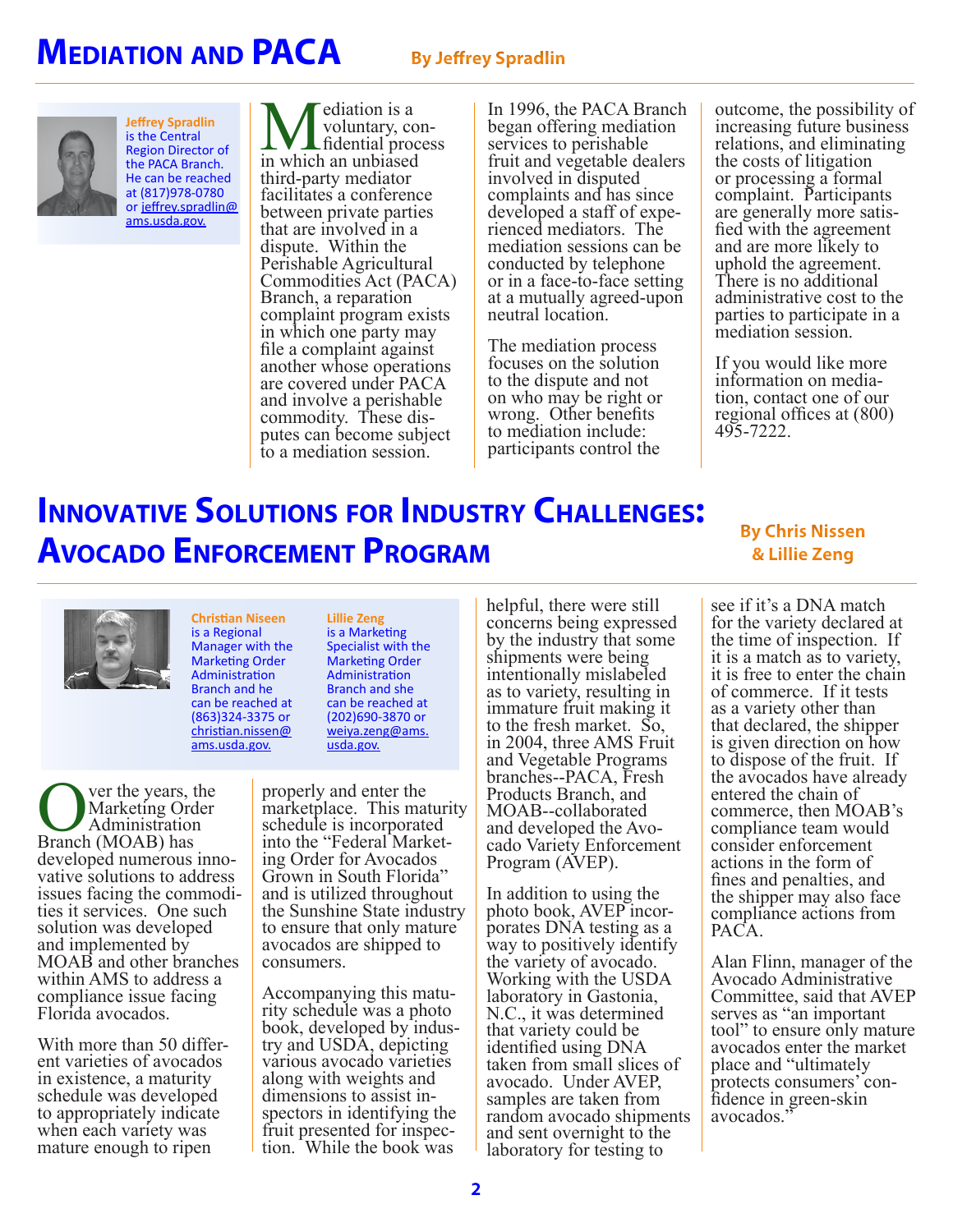## **Responding to Changing Industry Needs: Revisions to U.S. Standards for Grades of Olive Oil**

**By Terry Bane**



**Terry Bane**  is the Branch Cheif of the Processed Products Branch. He can be reached at (202)720-4693 or [terry.bane@ams.](mailto:terry.bane%40ams.usda.gov?subject=) [usda.gov.](mailto:terry.bane%40ams.usda.gov?subject=)

The Processed Prod-<br>
ucts Branch (PPB)<br>
of AMS's Fruit<br>
and Vegetable Programs of AMS's Fruit has been working with the processed fruit and vegetable industry since 1931 to help buyers and sellers establish recognized quality levels for their products. PPB has done this by responding to industry requests for U.S. grade standards covering a range of products – most recently for olive oil.

In October 2010, the<br>newly revised "U.S. Standards for Grades of Olive Oil and Olive-Pomace Oil" became effective. Under the newly revised standards, producers, brokers, and buyers can have their olive oil graded and the quality level, such as "U.S. Extra Virgin Olive Oil," or "U.S. Virgin Olive Oil," officially determined. In revising these standards, PPB staff worked closely with industry shareholders<br>and researched and reviewed existing standards, including the International Codex Standard for Olive Oils and Olive Pomace Oils and the International Olive Council's (IOC) trade standard applying to Olive Oils and Olive Pomace Oils. The end

results are standards that establish quality levels and provide a means, through prescribed analytical testing, of verifying the authenticity of the olive oil.

Through the course of developing more than 150 U.S. grade standards with the industry, PPB has found that there are unique characteristics or factors which affect a product or commodity. These unique characteristics must be addressed in the development or revision of a standard. For olive oil, these included associating the terms "U.S. Extra Virgin" and "U.S. Virgin" with different quality levels and identifying the chemical characteristics

that distinguish between the quality levels. Authenticity of olive oil has also been an area of concern, and the newly revised "U.S. Standards for Grades of Olive Oil and Olive-Pomace Oil" provide detailed analytical tests and tolerances which can differentiate between olive oil and oil derived from other sources.

The new olive oil stan- dards are the most recently revised grade standards developed by PPB. For information on these standards or any others standards for processed fruits and vegetables and related products, visit us on the web at <u>[www.ams.usda.](http://www.ams.usda.gov/processedinspection)</u> [gov/processedinspection](http://www.ams.usda.gov/processedinspection)**.**

## **Additional Resources for the Produce Industry**

We often receive<br>
requests for<br>
about services important requests for information to the produce industry, but not necessarily within AMS Fruit and Vegetable Programs area of respon- sibility. As a service, here are a few USDA resources that you might find helpful.

**Country of Origin Label- ing.** Country of Origin Labeling (COOL) is a labeling law that requires grocery stores and other retailers licensed under the Perishable Agricultural Commodities Act (PACA) to label certain commodi- ties for country of origin and, in some instances, the method of production. There are approximately

4,000 PACA licensees that operate about 37,000 retail stores in the United States. As a result of this new law, each of these stores are required to notify its customers of the country of origin of perishable agricultural commodities (fruits and vegetables); peanuts, pecans, and maca- damia nuts; ginseng; and a variety of meat, shellfish, and poultry products.

AMS partners with State governments to carry out compliance activities. Through a random selection process, retail store surveys are conducted in each State to measure store facilities' levels of compliance. Since the regulations for COOL

became effective in 2009, USDA has conducted more than 13,000 store reviews to verify that the required products are being labeled and that the labeling information is accurate.

If you would like more information on COOL requirements, go to the AMS Web site at: www. ams.usda.gov/cool. In addition, questions about any aspect of COOL can be submitted to Julie Lewis, COOL marketing special-<br>ist, via email to  $\text{COOL}(a)$ [usda.gov](mailto:COOL%40usda.gov?subject=), or via phone at (202) 720-4486.

**Fruits and Vegetables Import Requirements (FAVIR) Database.** If you import produce, you may

want to take a look at the USDA Animal and Plant Health Inspection Service's Fruits and Vegetables Import Requirements (FAVIR) database available online at [http://www.aphis.](http://www.aphis.usda.gov/favir/info.shtml) [usda.gov/favir/info.shtml.](http://www.aphis.usda.gov/favir/info.shtml)<br>The FAVIR database allows customers to search for authorized fruits and vegetables by commodity or country, and quickly and easily determine the general requirements for their importation into the<br>United States. For additional information about FAVIR, contact Donna<br>West, senior import specialist, at  $(301)$  734-5298, or email [donna.l.west@](mailto:donna.l.west%40aphis.usda.gov?subject=) [aphis.usda.gov](mailto:donna.l.west%40aphis.usda.gov?subject=)**.**